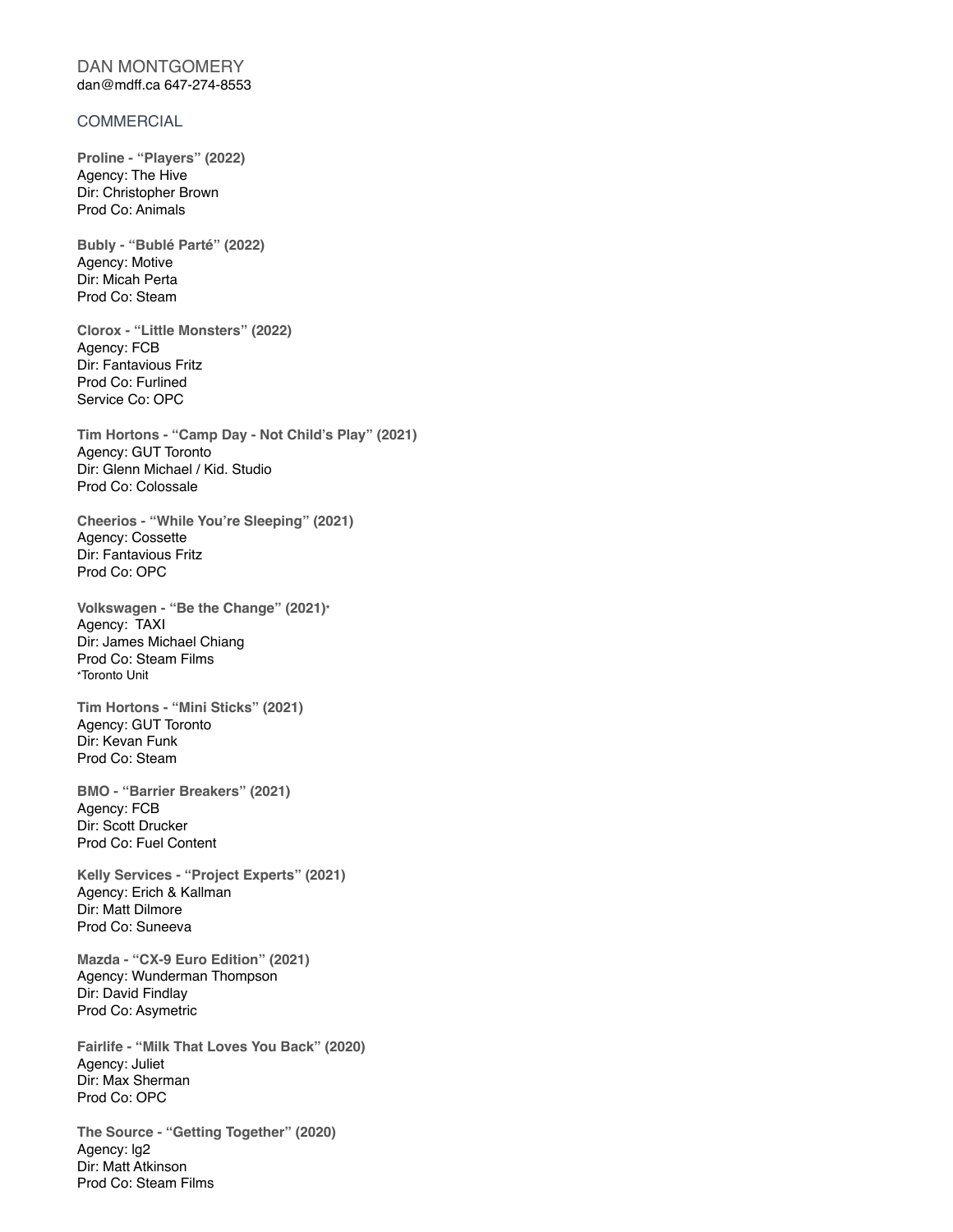**Tim Hortons - "Committed to Coffee" (2020)**  Agency: GUT Miami Dir: Fantavious Fritz Prod Co: OPC

**Fountain Tire - "Waiting Room" (2020)**  Agency: FCB Dir: Scott Drucker Prod Co: Fuel Content

**Tim Hortons - "The Tims Way" (2020)**  Agency: GUT Miami Dir: John X Carey Prod Co: Tool of North America Service Co: Steam Films

**Sephora - "Wear Your Skin Proud" (2020)**  Agency: FCB Dir: Kevan Funk Prod Co: Steam Films

**Hockey Canada - "Make Hockey More" (2019)**  Agency: Cossette Dir: Scott Cudmore Prod Co: Revolver Films

**Best Buy - "Dinner for Two" (2019)**  Agency: Union Dir: Pensacola Prod Co: Steam Films

**Sephora - "We Belong to Something Beautiful" (2019)**  Agency: Virtue Dir: Kevan Funk Prod Co: Steam Films

**Canadian Cancer Society - "Wedding / Date Night" (2019)**  Agency: Grey Dir: Kevan Funk Prod Co: Steam Films

—

## FILM

**August 22, This Year (2020) 15 mins**  Dir: Graham Foy Prod Co: FF Films / OPC Cannes 59th Semaine de la Critique, New York Film Festival, Stockholm International Film Festival, Vancouver, Festival du Nouveau Cinéma, Festival de cine Black Canvas ( Youth Jury Prize), Cinemartinique, Festival Curta Cinema de Rio de Janeiro

**Grove (2020)\* 6 mins**  Dir: Paul Shkordoff Prod Co: Sweet George / OPC \*Associate Producer

**Anne at 13,000 ft (2019) 75 mins**  Dir: Kazik Radwanski Prod Co: MDFF TIFF (Special Jury Mention - Platform Prize), 70th Berlinale, New Directors/New Films, AFI Fest, Viennale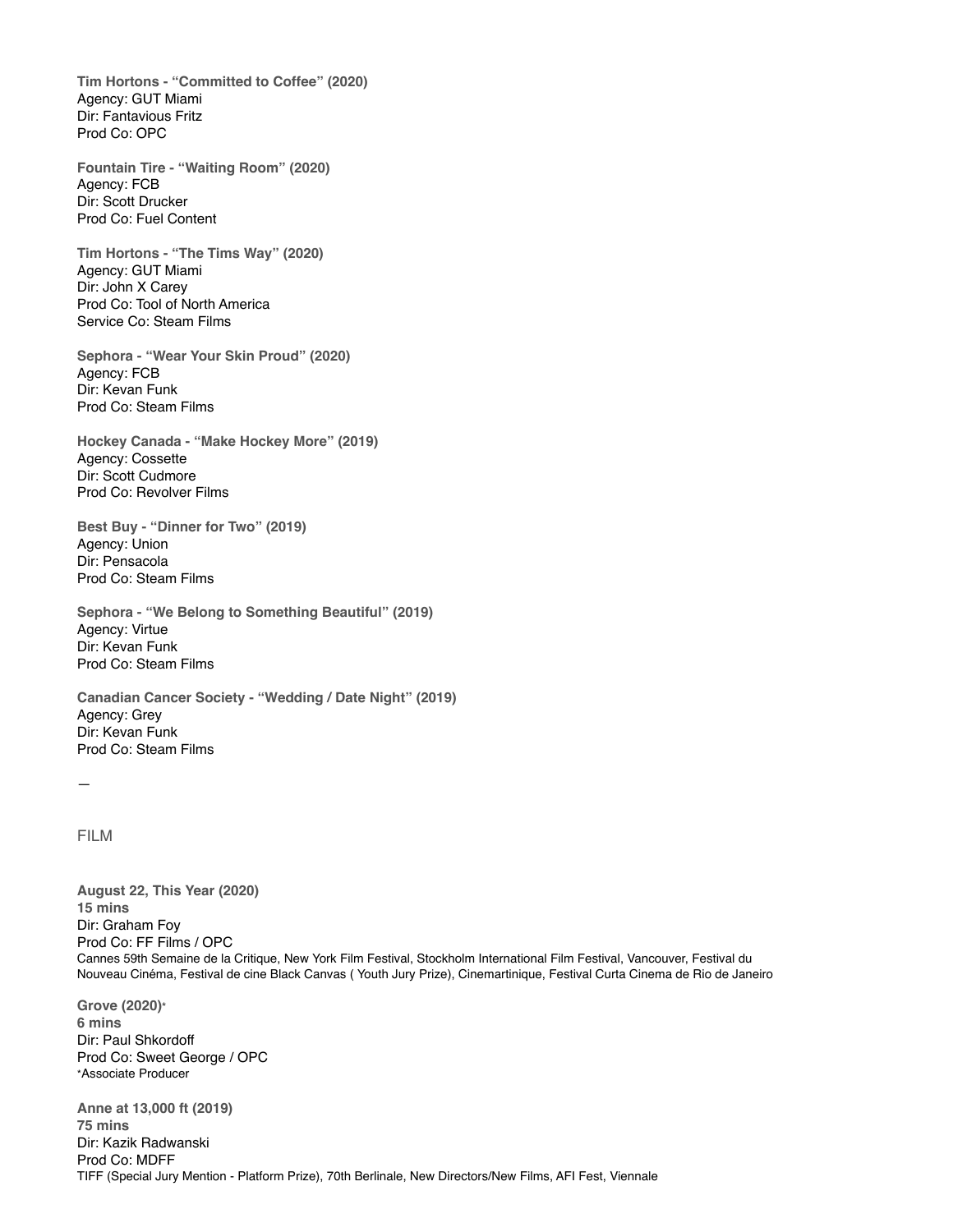**Fail to Appear (2017) 75 mins**  Dir: Antoine Bourges Prod Co: MDFF / Film Forge *Vancouver International Film Festival, BAFICI, Cinéma du réel, Art of the Real - Film at Lincoln Centre NYC, Black Canvas, RIDM* 

**Scaffold (2017) 7 mins**  Dir: Kazik Radwanski Prod Co: MDFF *Locarno, TIFF, New York Film Festival, BFI London (Special Jury Prize), Festival du Nouveau Cinéma, Hamptons IFF, Vancouver, Palm Springs ShortFest, Uruguay IFF, Mar del Plata, KurzFilmFestival Hamburg* 

**Tales of Two Who Dreamt (2016) 87 mins**  Dir: Andrea Bussmann & Nicolás Pereda *66th Berlinale, FICUNAM, Art of the Real, Images Festival* 

**Twisted (2016) 15 mins**  Dir: Jay Cheel *TIFF, Fantastic Fest, Calgary Underground Film Festival, Flickerfest Australia, Vimeo Staff Pick Premiere* 

*How Heavy This Hammer (2015)*  **75 mins**  Dir: Kazik Radwanski Prod Co: MDFF *TIFF, 66th Berlinale, Festival du Nouveau Cinéma, Calgary, Melbourne, Maryland, Dallas, Riviera Maya, Cleveland, MoMI First Look* 

**Life After Death From Above 1979 (2014)\* 90 mins**  Dir: Eva Michon Prod Co: Memory / Cola Films \*Associate Producer

**Cutaway (2013) 7 mins**  Dir: Kazik Radwanski Prod Co: MDFF *Locarno, Clermont-Ferrand, TIFF Top Ten, MoMI First Look, Chicago, Atlantic Film Festival, Vancouver, Calgary, Festival du Nouveau Cinéma, Vimeo Staff Pick* 

**East Hastings Pharmacy (2012) 46 mins**  Dir: Antoine Bourges Prod Co: MDFF Cinéma du Réel, IndieLisboa, Images Festival, Vienna International Film Festival, Kasseler DokFest (Golden Key Award), New York Anthology Film Archive, Camden International Film Festival, LICHTER Filmtage Frankfurt, Rencontre International du Documentaire de Montréal, DOXA, Melbourne International Film Festival

**Tower (2012) 78 mins**  Dir: Kazik Radwanski Prod Co: MDFF Locarno Film Festival, Toronto International Film Festival, Viennale, Festival du Nouveau Cinéma, Cork Film Festival, Gijon International Film Festival, Festival Entrevues Belfort**,** New Directors / New Films, Glasgow Film Festival, Bradford International Film Festival, Festival Internacional de Cinema d'Autor, Melbourne IFF

**Green Crayons (2010) 10 mins**  Dir: Kazik Radwanski Prod Co: MDFF TIFF, 61st Berlinale - Shorts Competition, Melbourne International Film Festival (\*Best Fiction Short Film), Dallas International Film Festival (\*Special Mention)